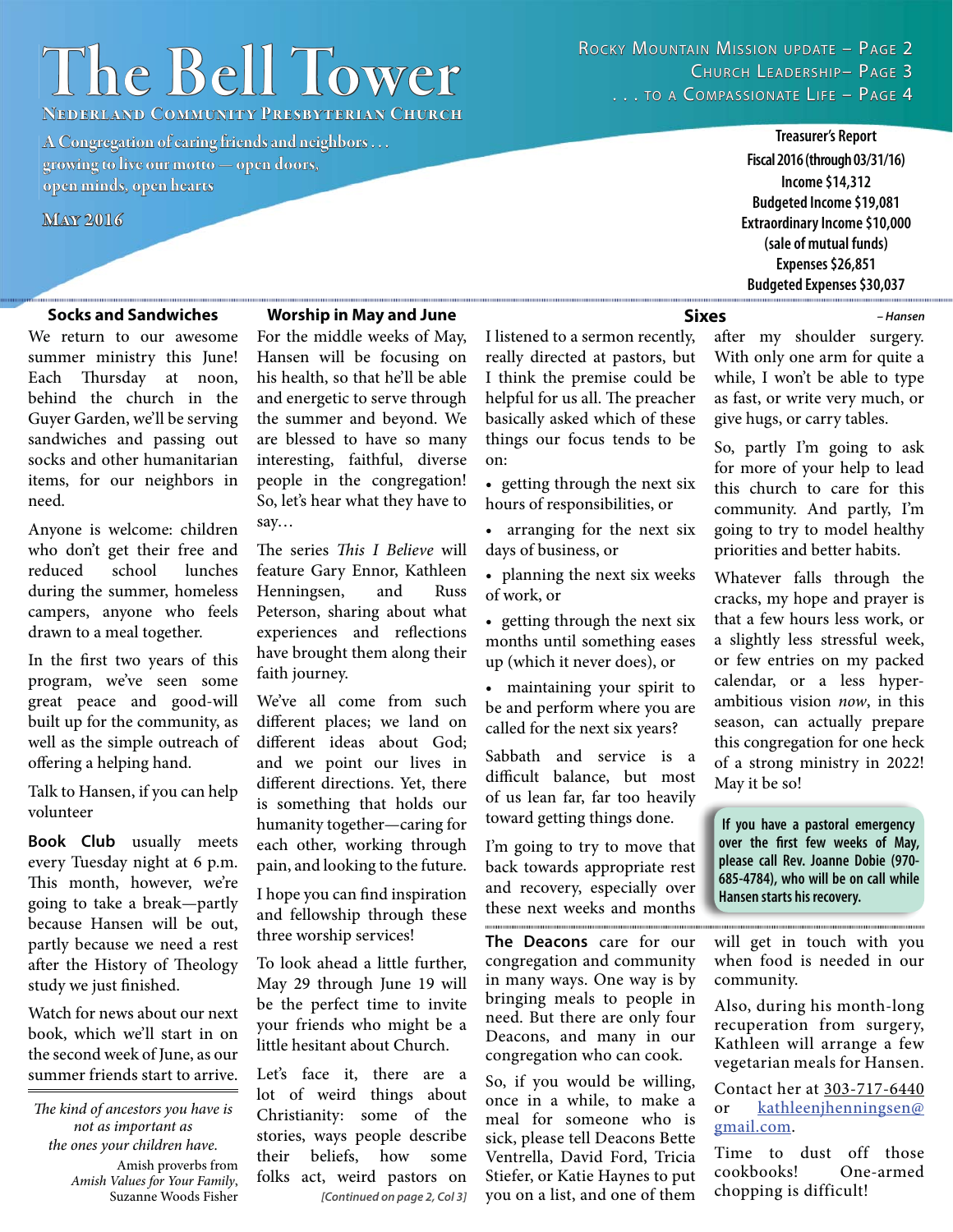#### **Rocky Mountain Mission**

**NCPC announces its 2016 Rocky Mountain Mission Coordinator!** 

Wes Stiefer is a life-long member of the Presbyterian Church (USA), an Ordained Elder, and has served in many different capacities at the congregational, Presbytery, and Synod levels over the years.

He took part in a mission trip to Mexico in 1992 and returned a changed man: *"From the* 



*moment mission work touched my heart, I was called to serve more and more".*

For the last 24 years, Wes has focused his efforts on educating and mentoring youth and leading mission trips. He has helped lead 22 mission trips and was integral in the formation of the Rocky Mountain Mission program in 2014, fulfilling his



Rick Carus (Wes' mentor), Lauren Simpson, and Wes Stiefer - shown here in 2007 on the Navaho Nation in Ganado, AZ. Who says you can't have a little fun on mission trip?

dream to host groups and help those in need in his local community. *"It is exciting to travel throughout the US and Mexico, serving those in need, but I also realize there is need in my own backyard."* He served as Work and Community Coordinator for mission groups in 2015 and we are thrilled to have him serve again in 2016.

We currently have six churches lined up to take part in the Rocky Mountain Mission summer 2016 program! We will welcome young folks from Farmington, New

**COMPASSION IT** is a nonprofit organization and social movement that inspires compassionate actions in the lives of every person it touches. It believes that when you "compassion it" in your daily life, you can positively impact the entire world.

Their wristbands make compassion accessible.

Mexico; White Bear Lake, Minnesota; Fort Calhoun, Nebraska; Houston, Texas; along with groups from Denver & Boulder.

The teenagers will eat and sleep at the church, do outreach work around the community, and learn about their place

in God's great drama, through the wonder of our mountains. Here are a few things

you could do, to help welcome and

support these young folks coming into our community.

- Do you know of someone of lesser means, who might need work on their house, or other help?
- Are you part of a service organization that has a labor-intensive project teens could help with?
- Can you cook a meal for a dozen or fifteen folks, to welcome one of our groups?
- This is the hard one... Might you be able to offer a shower for a few kids, so they don't have to drive and pay at the Gilpin Rec Center through the week?

We need you to help support these young folks coming into our community to offer their hard work. Help is needed during the following weeks this summer: June 19 - 25 • June 26 - July 2 • July 17- 23 • July 24-30

• Aug. 7-13.

*Too inconvenient? Too much to ask?* Relax.

It may appear daunting on first blush, but no worries – take a mental vacation for a couple days. THINK GOLDEN RULE! How would you like to be welcomed under similar circumstances?

Then come back and revisit the requests and opportunities outlined above. Besides, just where is Christ recorded as saying, *"Follow me; mine is the convenient path."*

If you can help with any of these items, please talk to Wes Stiefer or contact him at: (ncpctreasurer@gmail.com).

They are an effective and tangible tool for introducing the concepts of compassion and mindfulness in homes, schools, workplaces and hospitals. COMPASSION IT wristbands influence positive behaviors through a passit-on ripple effect, and have an impact of peace and mindfulness that affects everyone.  $\overline{C}$  contact Kathleen.  $\overline{C}$  *— Kathleen* 

*[completed on page 4 - bottom right]*

#### *[Worship in May and June Continued]*

television... This series, It's Not That *Weird*, will try to connect especially to people with questions and suspicions about faith—which might be some of you, alongside all the new folk we hope to introduce to this church family. Let's grow our community, deeper and wider!

#### **Parking at NCPC**

A built-in benefit of being a neighbor to Nederland Community Presbyterian Church is that I get to brag to folks about all the great programs we offer the community. Whether it's inspirational services, Summer Socks and Sandwiches, helpful youth mission trips or fiery book discussions, I'm proud to share information and resources whenever people ask me about the little brown church.

Unfortunately in the recent months it seems there's been some confusion about parking, and I've had some people who attend church functions parking in Peak to Peak Counseling's parking lot. I wish I could be an overflow space, the reality is this has led to some challenges, complaints, and cars being towed.

Please, if you're enjoying one of our powerful programs at church, park in one of the church parking lots or along the road. Thank you for spreading the word!

— Amy Skinner Hartman

**Men's Group** usually meets the third Sunday of each month at 4 p.m. This month, however, Hansen *and* Jim are both out. So, let's postpone our gathering until June 12 (and leave Father's Day to you and your family).

#### **Fellowship**

Thank you so much to Barbara, Allison, and Haydn Hart and Anastasia, to Liz and David Ford to hosting Fellowship in April, and to those community-building hosts who have signed up to sponsor treats and drinks in May.

It means a lot to share memories, struggles, woes, and celebrations after service on Sundays with others. Spirits walk away lighter; bellies walk away fuller.

We are still looking for hosts for two Sundays in May and for all of June. Sign up on the kitchen door at church or contact Kathleen.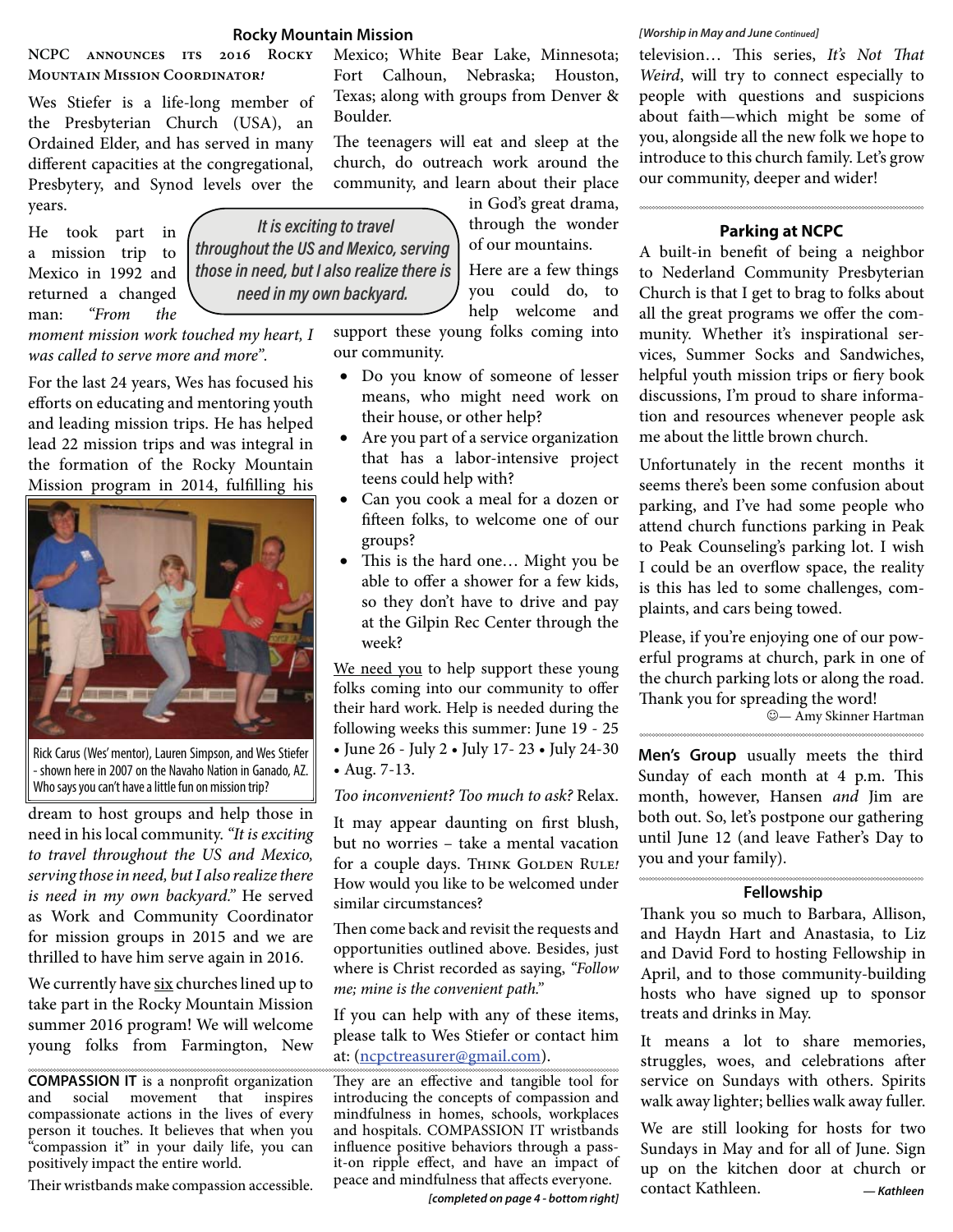## **Corner for Youth original contract of the Mission**

A place for news, reports and updates on our church youth AND a place for our youth to let folks know what's happening, what's needed, your concerns. Let your *Voice* be heard!!

#### **Youth Group**

– Thanks for a fun year learning about Religious Diversity—with your Christian heritage and your neighbors' traditions! Young people, watch for summer invitations to take part in fun events with the Rocky Mountain Mission folks. Adults, you be ready for when we do another series on Religious Literacy, maybe this fall.



Religious diversity program at NCPC

#### *In our Prayers*

Please keep these folks and circumstances in your daily thoughts and prayers:

Rich Deubel; Judy Anderson; Delores Cieloha; Rev Gibney's brother; Marylou Harrison and family; Janet Irwin; Linda Jones; Kaitlyn Lammers; Chuck Miller; Karen Moss; Morggan O'Neill; Miles Pancoast and family; Torin Perret; Family and friends of Tom Roczen; Rhonda Skeie and family; Gail and David Skinner; Mike Smith; Jim Stevens; Keri Stiller; Vince Suich; Pat Whalen; love and consideration within the church and denomination; for those serving in the military; all the youth and leaders in churches that will be participating in Rocky Mountain Mission

#### **Sunday School**

Sunday School continues to be a time of learning and fun and song and prayer. We have been studying about the Old Testament and learned about Moses and the 10 Commandments.

We even had a surprise visit from Naomi (thank you, Kathleen!) and learned about Ruth and Boaz and faithfulness.

We did several crafts to reinforce the Easter Story and shared our "resurrection eggs" at Big Church.

A very special lesson was when Pastor Hansen taught us all about the Last Supper and why and how we celebrate Communion. We even got to help out with the Big Church Communion that day.

Our last Sunday School class before our summer break will be May 22. We will resume again in September.

But in the meantime please join us for **Vacation Bible School June 27 - July 1.** Details will be forthcoming.

#### **May Birthdays**

| 16 Luke Harrison | 18 Carolyn Armstrong |
|------------------|----------------------|
| 17 Rita Justice  | 20 Genette Sizer     |
| 17 Del Lynd      | 25 Joye Stanich      |

**Coffee and Conversation** usually meets every Thursday at 9 am. This month, however, we're going to take a break. We'll come back in June, with caffeine, compassion and curiosity!

#### **May Anniversaries ay**

**19 Mary Wingate & Dave Blanchard ary Dave Blanchard**

Director of Music Ministries, Annie Savage

Rocky Mountain Mission Coordinator, Wes Stiefer

**31 Gary & Pat Ennor ary** 

Deacon, David Ford Deacon, Katie Haynes Deacon, Tricia Stiefer Deacon, Bette Ventrella Treasurer, Wes Stiefer

Piano, Daniel Herman

Childcare, Pam North Custodian John Callahan Pastor, Rev Hansen Wendlandt

Elder for Worship, Dean Rundle

**Do you have questions or comments about NCPC?**

In the Presbyterian denomination, the ministry of administration for each congregation is handled by its Session of Elders (like a spiritual Board of Trustees), and the ministry of compassion is directed by the Deacons.

#### **Here are your church leaders and staff:**

Elder for Christian Ed, Aimee Tomlinson Elder for Fellowship, Kathleen Henningsen Elder for Finance, Marylou Harrison Elder for Mission, Dennis Whalen Elder for Property, Jim Reis

has participated in the interviewing and hiring of a Mountain Resource person who will be able to meet with people who have unmet needs, identify what services are available from EFFA, Boulder County or some of the more local providers. The people may then get signed up for those services without having to go down

to Boulder. This is a significant change from what has been available in the past. It will provide significant help to much of the under served population of the entire Peak to Peak region.

We at the Food Pantry are very excited to have this process moving forward, and are eager to get the Mountain Resource person trained and started in this position.

The Food Pantry plans on working with the Nederland Elementary and Middle/ Senior schools so that during the Summer months the Food Pantry will prepare **bag lunches for children** that receive school lunches during the school year. This may be limited this Summer to one bag lunch a week due to limited resources. This will supplement the breakfast and snack available to these children. We hope to be able to expand this in the coming years.

Work is in process to have the **Food Pantry be part of Colorado Cares** for the 2016 fund raising campaign. There are multiple steps that have to be completed but the primary one, a minimum amount of assets needed to qualify for Colorado Gives is now achievable.

#### The Nederland Food Pantry's annual **fund raiser is set for May 21.**

Approximately 25% of the Food Pantry's clients come from Gilpin County and the Food Pantry has been encouraged to apply for funding from Gilpin County by the county commissioners as part of that county's next budget cycle.

#### **A note about photos for the newsletter**

Most of us like to see photos of local interest in the newsletter. Feel free and encouraged to submit yours.

That said, please include names of the folks (incl. animals) in the photo AND the more pixels, the better — think at least 1MB in size, preferably larger.

**Mission Team** *– Dennis Whalen*

Working with the Emergency Family Assistance Association (EFFA), Boulder County and United Way, the Food Pantry